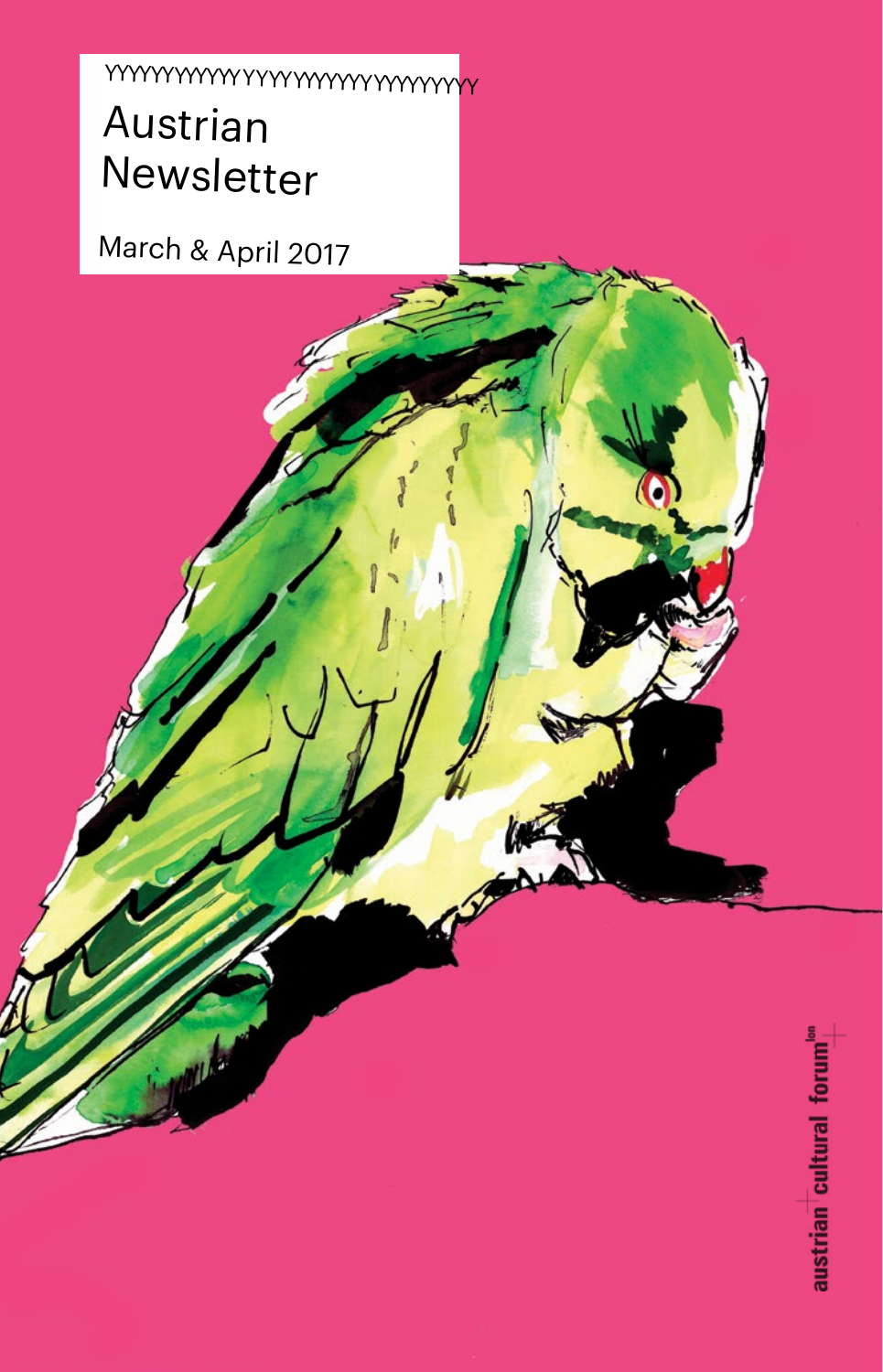

Katalin Tünde Huber

Dear friends and visitors,

I would like to take this opportunity to introduce myself as the new director at the ACF London. Culture has always played an important role in bringing people together. As we enter challenging times for European politics and culture, it is more important than ever for cultural institutions to have a strong presence and to champion international dialogue and creative collaborations. At the ACF London we will work towards fostering cooperation and building bridges. In addition, I hope to present our programme to an even broader public by creating new and developing existing partnerships with institutions and arts organisations around the UK. I look forward to the exciting task of managing this vibrant and diverse art space and hope to see you at one of our upcoming events.

Yours sincerely, Katalin Tünde Huber



*Artefact* by Kate Langrish-Smith, photo by Harvey Shepherdson-Beck

# YY Y   YYY YYY Y YY Y Y YYYYY Y Y YYYYYYYYY

# **Ongoing**

# Josef Frank: Patterns – Furniture – Painting

*Until Sunday 7 May, Fashion & Textile Museum London*

Explore the work of designer and artist Josef Frank (1885 – 1967) in the first-ever UK exhibition of his textiles. The Austrianborn architect moved to Sweden in 1933, where he developed his colourful brand of modernism.

Fashion & Textile Museum London, 83 Bermondsey Street, London SE1 3XF [www.ftmlondon.org](http://www.ftmlondon.org) 



Josef Frank, textile design

# Transfashional Lab

## *Until Tuesday 4 April, ACF London*

The exhibition presents emerging young artists and designers from Austria, Poland and the UK who work at the intersection between art and fashion. The exhibition explores the ways in which art and fashion can shape new positions and contribute to current social, economic, cultural and environmental debates. *Transfashional Lab* is presented in collaboration with the London College of Fashion and the Polish Cultural Institute in London.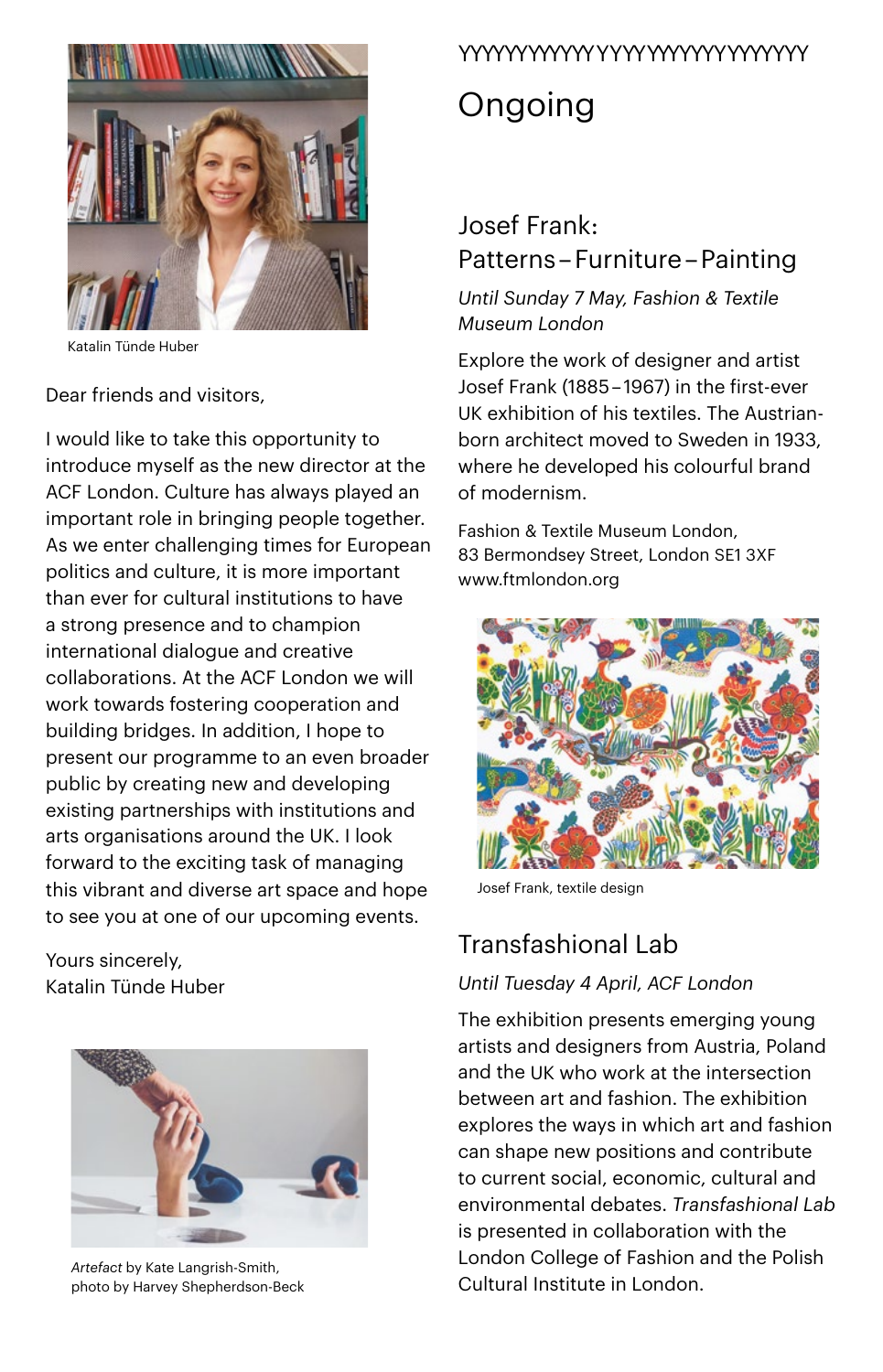Participating artists: Manora Auersperg, Anna-Sophie Berger, Christina Dörfler-Raab, Lisa Edi, Bernhard Eiling, Jan Kardas, Afra Kirchdorfer, Kate Langrish-Smith, Maximilian Mauracher, Janusz Noiewicz, Ana Rajčević, Anna Schwarz, Radek Smędzik, Lara Torres, Daria Wierzbicka

## La Ronde:

# A new adaptation by Max Gill inspired by Schnitzler's classic

*Until Saturday 11 March, Bunker Theatre, London*

Heretic Productions present a new interpretation of Arthur Schnitzler's best known tale of sex and scandal. *La Ronde* is arguably the most performed of Schnitzler's plays. In this adaptation the actors, having prepared each part, will be cast by the audience for each performance. A multitude of couplings and experiences are created every evening.

Bunker Theater, 53a Southwark Street, London SE1 1RU, [www.bunkertheatre.com](http://www.bunkertheatre.com) 

# Oliver Ressler: Bedtime for Democracy

## *Until Saturday 29 April, theAgency., London*

theAgency. gallery presents the first solo exhibition of works by the Austrian artist Oliver Ressler in London. The exhibition brings together photographic works, films and site-specific pieces addressing migration, citizenship, democracy, and capital.

theAgency., 66 Evelyn Street, London, SE8 5DD [www.theagencygallery.co.uk](http://www.theagencygallery.co.uk)

## YY Y   YYY YYY Y YY Y Y YYYYY Y Y YYYYYYYYY

# March

# Orientation as Gardening

*Wednesday 1 – Thursday 9 March The Crossing, London*

Exploring the notion of orientation, this exhibition and event programme presents a series of installations across King's Cross. Led by Austrian artist Almut Rink and writer Carola Platzek, with theatre director Ursula Reisenberger, this exhibition is part of a three-part project which has traveled from Tokyo to London and will head to in Vienna later this year.

The Crossing, Central Saint Martins, 1 Granary Square, London N1C 4AA, [www.arts.ac.uk/csm](http://www.arts.ac.uk/csm)  [www.orientationasgardening.net](http://www.orientationasgardening.net) 

# Draw to Perform 4: Live Performance *following*

## *Wednesday 1 March, Fabrica, Brighton*

Austrian artist and performer Jasmin Schaitl has been invited to present a new durational performance entitled *following*  at the 4th International Symposium for Drawing Performance at Fabrica, Brighton. Jasmin Schaitl is an artist working with performance, video, photography, installation and focusing primarily on time.

Fabrica, 40 Duke Street, Brighton East Sussex BN1 1AG, [fabrica.org.uk](http://fabrica.org.uk/)

# Cineclub: Letter from an Unknown Woman

## *Tuesday 7 March, 7pm, ACF London*

This year the ACF's Cineclub will screen several films based on and inspired by the works of Austrian author Stefan Zweig in anticipation of the release of the film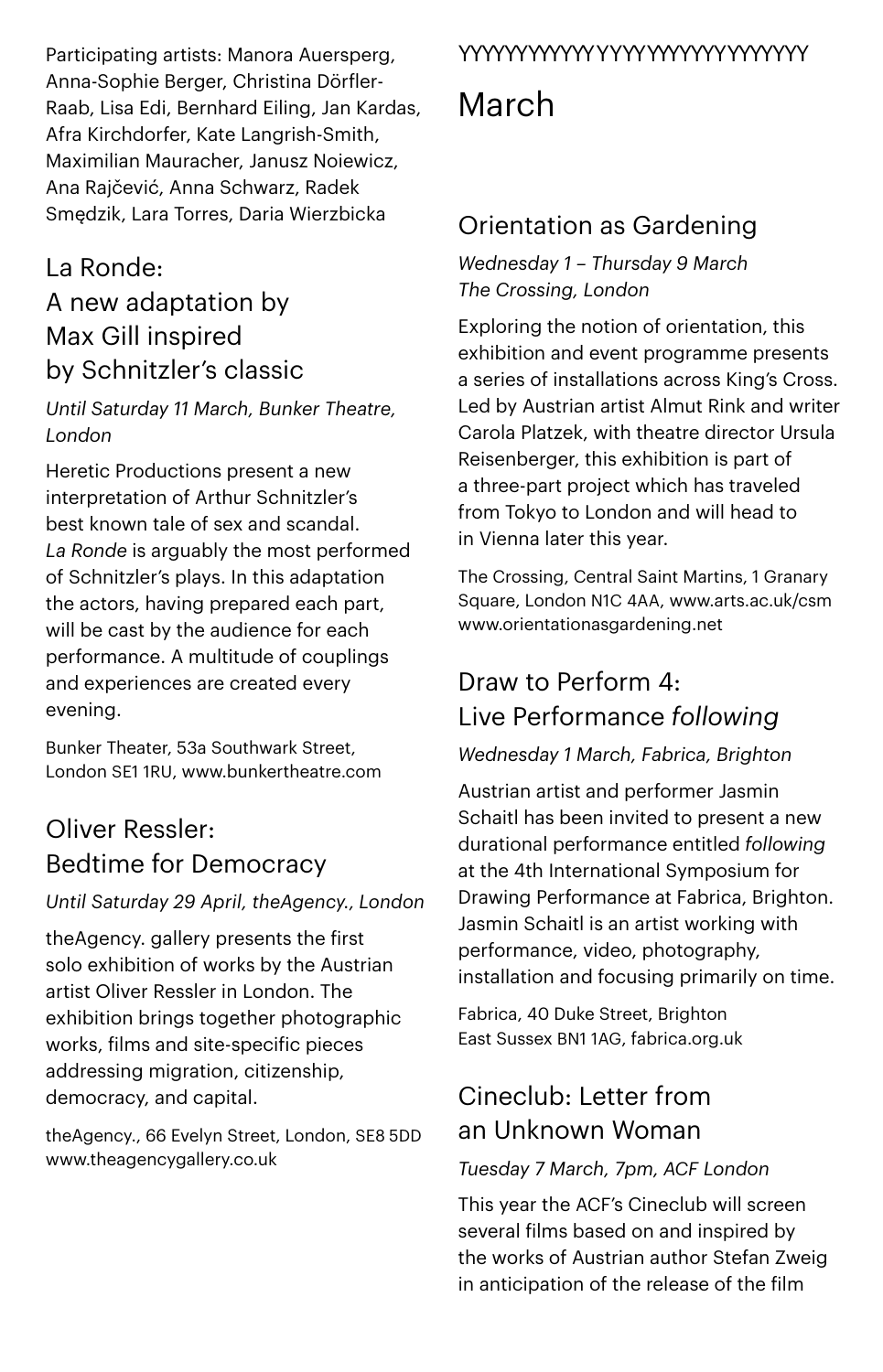*Farewell to Europe*. Zweig was a great believer in a united Europe and the film is based on the author's life in exile. *Letter from an Unknown Woman* tells the story of a doomed romance. In turn of the century Vienna, Lisa falls madly in love with concert pianist Stefan Brand, a self-centered womanizer.

USA, 1948, 87 mins, English directed by Max Ophüls



Still from *Letter from an Unknown Woman*

# Concrete Futures

## *Wednesday 8 March, Close-Up Film Centre*

Presented by Sheffield Fringe at Close-Up cinema, *Concrete Futures* screens films exploring imagined and real cityscapes, including the building and rebuilding of urban spaces. Austrian filmmakers Sebastian Brameshuber and Thomas Draschan have been invited to present

their 2004 film *Preserving Cultural Traditions in a Period of Instability*.

Close-Up Film Centre, 97 Sclater Street, London E1 6HR, [www.closeupfilmcentre.com](http://www.closeupfilmcentre.com) 

# TrioVanBeethoven

## *Thursday 9 March, 7pm, ACF London*

The Award-winning Viennese piano trio will perform a programme of works by Beethoven, Haydn and Dvořák at the ACF London. The Trio have also been invited to perform at Kings Place on 12 March as part of the London Chamber Music Sundays.

Kings Place, 90 York Way, London N1 9AG triovanbeethoven.at, kingsplace.co.uk londonchambermusic.org.uk

# Oscar Homolka Season: Sabotage

## *Thursday 16 March, 7pm, ACF London*

Cineclub celebrates the remarkable but relatively unknown career of Austrian-born actor Oscar Homolka with a dedicated season. Born in Vienna in 1898, Homolka performed on stage and in films across Europe and fled to Paris and then London when the Nazis came to power. He ended



Concrete Futures: *Preserving Cultural Traditions in a Period of Instability* by Sebastian Brameshuber and Thomas Draschan, 2004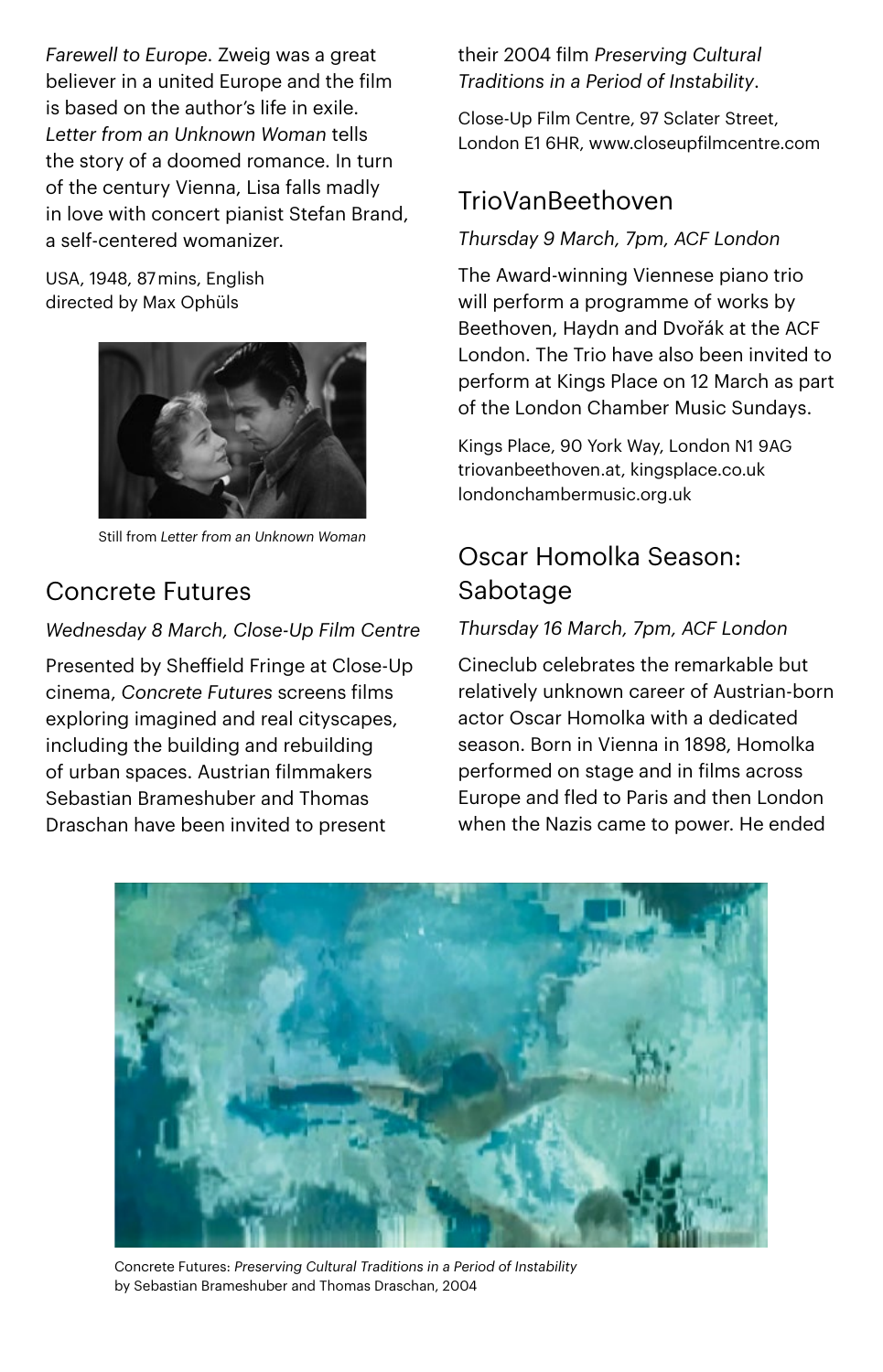up in Hollywood playing the cruel or bumbling European until returning to London in the mid-1960s. The season will be introduced by Austrian film historians Michael Omasta and Brigitte Mayr from Synema. *Sabotage*, also released as *The Woman Alone*, is a 1936 British espionage thriller directed by Alfred Hitchcock about terrorism in the United Kingdom. It is loosely based on Joseph Conrad's novel *The Secret Agent*. Hitchcock cast Oscar Homolka in the character he is most famous for: the sinister foreign villain.

UK, 1936, 74 mins, English directed by Alfred Hitchcock



Still from *Sabotage*

# BFI Flare Film Festival

*Thursday 16 – Sunday 26 March, BFI London*

The BFI Flare Film Festival is the UK's longest running LGBT film event, showcasing the best new queer cinema. celebrating the diversity of lesbian, gay, bisexual and transgender culture from around the globe. Two Austrian films will be screened at the festival. The pain and heartache of young love is achingly laid bare in Monja Art's feature film *Seventeen*. *FTWTF (Female to What the F\*\*\*)* is a documentary film which follows several trans-identified people who openly discuss the intricacies of transitioning, taking hormones and undergoing surgery.

British Film Institute, Southbank, London www.bfi.org.uk/flare

# Mahler and the Secessionist painters

*Monday 20 March, 7pm, ACF London*

Patrick Bade is an art historian, lecturer and writer, and a passionate collector of historic recordings. He has given recent talks at the Austrian Cultural Forum on 'Alma Mahler' and 'Performances by Mahler at the Metropolitan Opera'.

This event is organised by the Gustav Mahler Society. Booking is essential: [info@mahlersociety.org](mailto:info@mahlersociety.org) [www.mahlersociety.org](http://www.mahlersociety.org)

# Mark Holub UK Tour

Tuesday 21 – Sunday 26 March

Vienna-based American drummer Mark Holub returns to the UK with saxophonist Colin Webster. Alongside appearances at festivals in London and Manchester, and a smattering of club appearances, Holub will also premier a new group featuring legendary Polish / British saxophonist Jan Kopinski and Led Bib bass player Liran Donin at the Vortex in London.

[www.markholub.space](http://www.markholub.space)



Mark Holub

# Just Call Me God

*Thursday 23 – Saturday 25 March, Union Chapel, London* 

John Malkovich stands alone against the sound of the mighty Union Chapel organ in this astonishing one-man music-drama. Austrian playwright and director Michael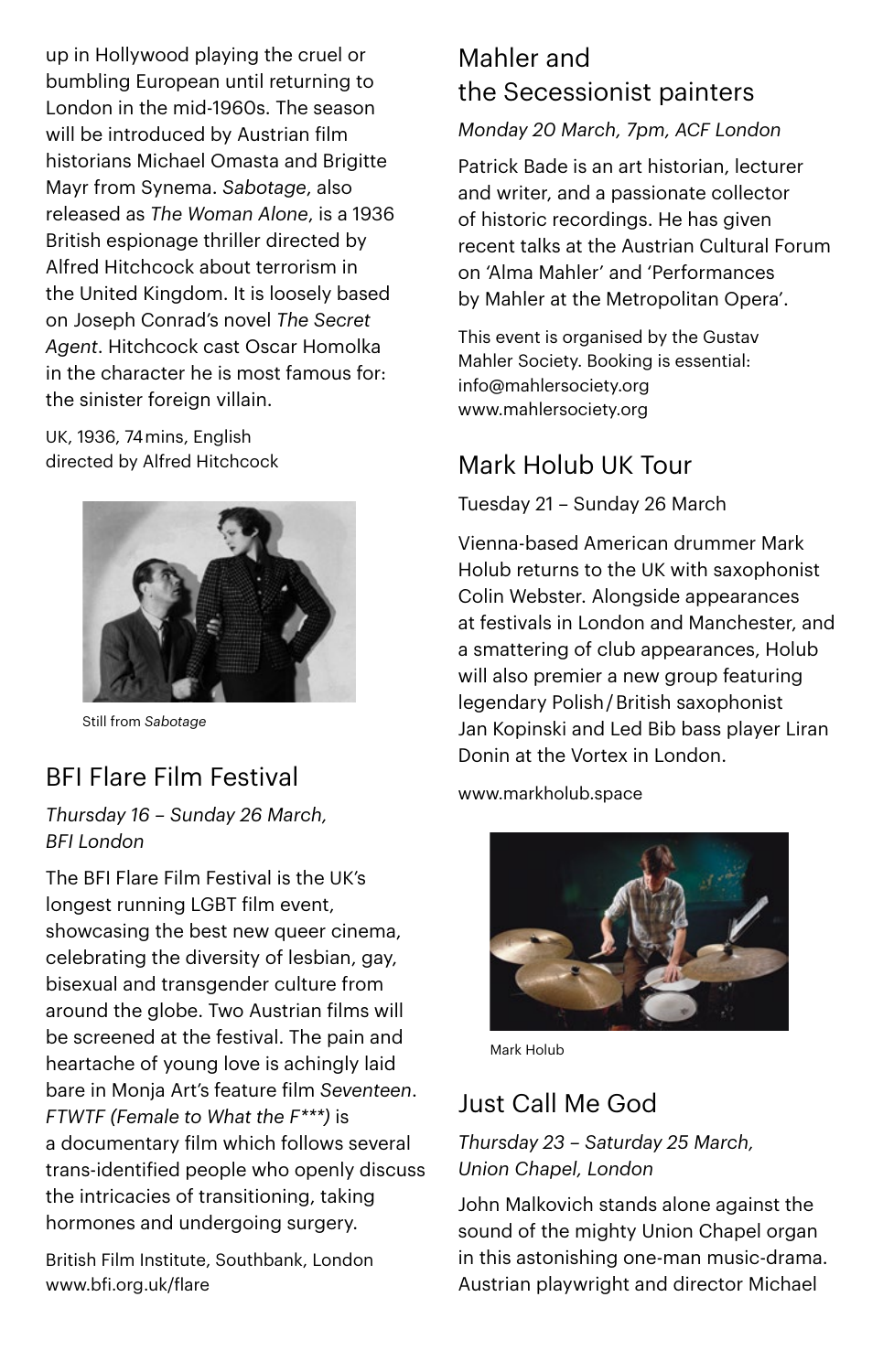Sturminger's music-theatre piece pits Malkovich against the grandiloquent power of the organ. Austrian organist Martin Haselböck responds with music by Bach, Messiaen and Ligeti: words against music, genius versus delusion, and at its terrifying heart, an actor who spares no-one – least of all himself.

Union Chapel, The Vestry, Compton Avenue, London N1 2XD, [www.unionchapel.org.uk](http://www.unionchapel.org.uk) 

# Voodoo Jürgens

## *Monday 27 March, Servant Jazz Quarters*

Austropop sensation Voodoo Jürgen brings his satirical Viennese music to London for a special concert at the Servant Jazz Quarters. This is a great opportunity to experience the unique sounds of Austropop – a style of music in which performers often sing in dialect and build on their own Austrian music traditions rather than a more mainstream European sound.

Servant Jazz Quarters, 10A Bradbury Street, Dalston, London N16 8JN [www.servantjazzquarters.com](http://www.servantjazzquarters.com) [voodoojuergens.com](http://voodoojuergens.com/)



Voodoo Jürgens

# Anna Magdalena Kokits in Concert

## *Tuesday 28 March, 7pm, ACF London*

Despite her young age, the Austrian pianist Anna Magdalena Kokits has established her reputation as a brilliant solo artist. She has performed

internationally and has just recorded her first CD. One of her passions is to discover forgotten or rarely heard music as well as collaborating with living composers. She will perform an exciting mixture of contemporary music by Manuela Kerer, dreamlike pieces by Leos Janacek, witty musical gems by Jewish-Austrian composer Ernst Toch and music by Ludwig van Beethoven.

# Variations on a Theme

## *Wednesday 29 March, 7pm, ACF London*

The Austrian Cultural Forum London invite submissions of translations into English of Austrian poetry, short fiction and book extracts, and original short fiction and poetry in English, inspired by Austrian arts and culture. This is the first time these prizes have been offered. The winning translator and winning writer will have their pieces published. The winning translators will also be invited to attend a translation workshop. The selected pieces will be presented at an evening reception at the Austrian Cultural Forum on Wednesday 29 March.

# Manu Delago Metromonk Tour

## *Wednesday 29 March – Thursday 6 April*

Celebrated Hang player, percussionist, producer and composer Manu Delago will tour his much anticipated third solo album throughout the UK. 'Metromonk' finds this boundary-testing artist distilling and delicately exploring extremes of dynamics and mood; manipulating the Hang in experimental and inventive ways. Manu Delago has performed internationally with diverse artists such as Björk, the Cinematic Orchestra and Anoushka Shankar.

[www.manudelago.com](http://www.manudelago.com/eng/home.htm)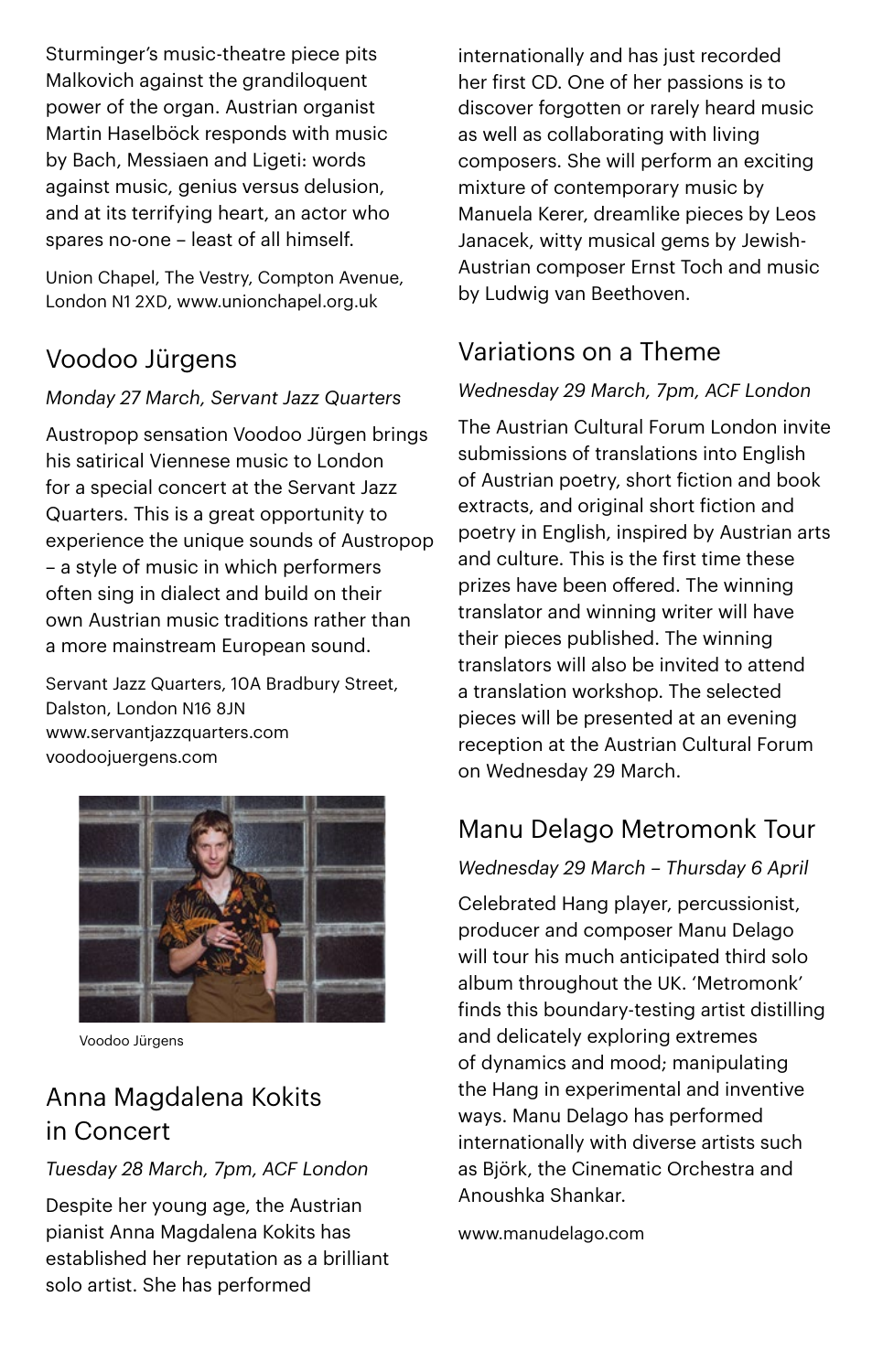# YY Y   YYY YYY Y YY Y Y YYYYY Y Y YYYYYYYYY

April

# Oscar Homolka Season: Comrade X

## *Thursday 6 April, 7pm, ACF London*

Featuring a stellar cast including Clark Gable and Hedy Lamarr alongside Oscar Homolka, this pre-war American spy movie follows an American reporter in Moscow writing critical articles under the pseudonym 'Comrade X'. This witty comedy, satirising the Soviet political system, shows Homolka in the role of Russian commissar Vasiliev desperately trying to track down *Comrade X*.

US, 1940, 104 mins, English directed by King Vidor



Still from *Comrade X*

# The Mentor

## *Thursday 6 April – Saturday 6 May, Theatre Royal Bath*

In a dilapidated art nouveau villa, somewhere in the German countryside, two massive egos are set on a collision course in this perceptive and compelling comedy about art and artists and the legacy of fame. F. Murray Abraham stars in a new play directed by Laurence Boswell, written by Austrian author

Daniel Kehlmann and translated by Christopher Hampton. This will be the first time one Kehlmann's plays have been performed outside the German-speaking world.

Theatre Royal Bath, Sawclose, Bath BA1 1ET [www.theatreroyal.org.uk](http://www.theatreroyal.org.uk)

# Ana Threat in Concert

## *Tuesday 11 April, Servant Jazz Quarters*

In her own words, Ana Threat's world is one of 'haunted lo-fi garage sci-fi disco trash for loner bedroom dance parties'. After making a significant impact on the left-field end of Vienna's indie scene as part of The Happy Kids and Kristy & The Kraks, she has taken the plunge and defined her own vision on her recent album *Cold Love* (Cut Surface Records), an equally catchy and disturbing record replete with ramshackle loops, punk energy and charismatic chutzpah.

Servant Jazz Quarters, 10A Bradbury Street, Dalston, London N16 8JN [www.servantjazzquarters.com](http://www.servantjazzquarters.com)

# Oscar Homolka Season: Ball of Fire

## *Thursday 13 April, 7pm, ACF London*

This witty screwball comedy revolves around seven quirky professors who have been given a year to write an encyclopedia. This playful comedy, culminating in a battle of intellect versus brutality, features Homolka as Professor Gurkakoff, one of his few sympathetic roles. If the plot seems slightly familiar it is because it is a rewriting of the Snow White and the Seven Dwarfs fairy tale.

US, 1941, 111 mins, English directed by Howard Hawks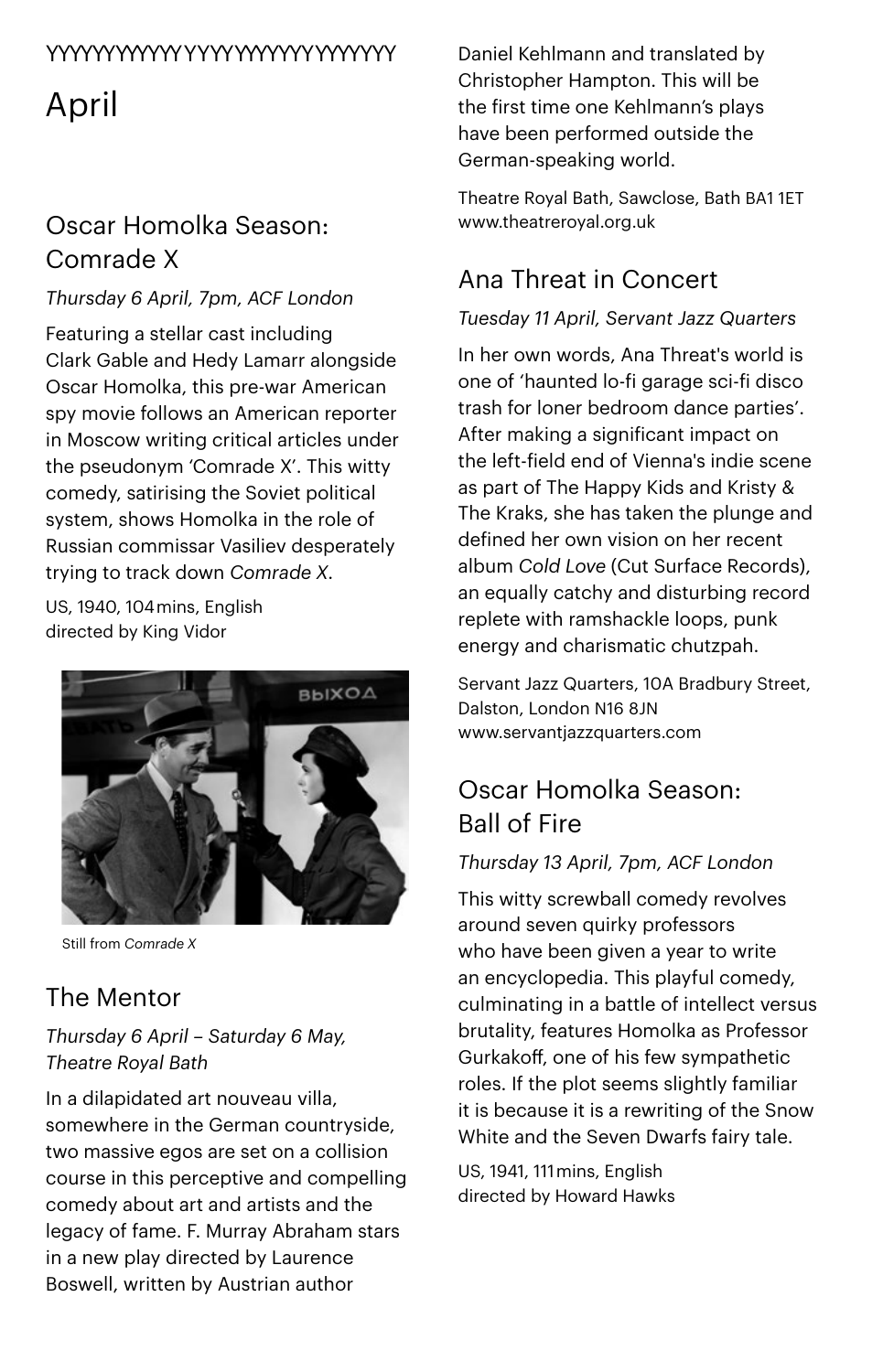

Sophia Hatwagner, *Constructing Identity*

# The Life and Death of Birds

### *Wednesday 19 April, 7pm, ACF London*

Seizing upon Britain's ornithological obsession, this international artist collective presents an Attenboroughinspired story about modern-day London, told through music, art and literature, from a bird's perspective. How do birds go about finding food, real-estate and suitable partners in a global city? What are the flight and migration patterns crossing the skies of London? And how might these colourfully feathered 'citizens of nowhere' partake in the national nesting endeavours of postbrexit Britain?

Participating artists include Agnes Hvizdalek – Birdsong, Katie Horwich – Birdpainting, Fabian Faltin – Birdwatching and Sarah Bernauer – Birdvideo. The project is presented in cooperation with the Swiss Embassy.

# Academy of Fine Arts Vienna at Europe House London

*Tuesday 25 April – Friday 12 May, 12 Star Gallery, Europe House London. Opening on Monday 24 April, 7–9pm*

To mark the 60th anniversary of the founding of what has become the EU, the 12 Star Gallery, in Europe House, is organising a season of exhibitions featuring students from Europe's leading art schools. Celebrating its own (325th) anniversary, the Academy of Fine Arts Vienna presents an exhibition, showcasing two young artists Antonia Strauss-Wagner and Sophia Hatwagner from the Art and Photography Class directed by Martin Guttmann.

12 Star Gallery, Europe House 32 Smith Square, London SW1P 3EU http://ec.europa.eu/unitedkingdom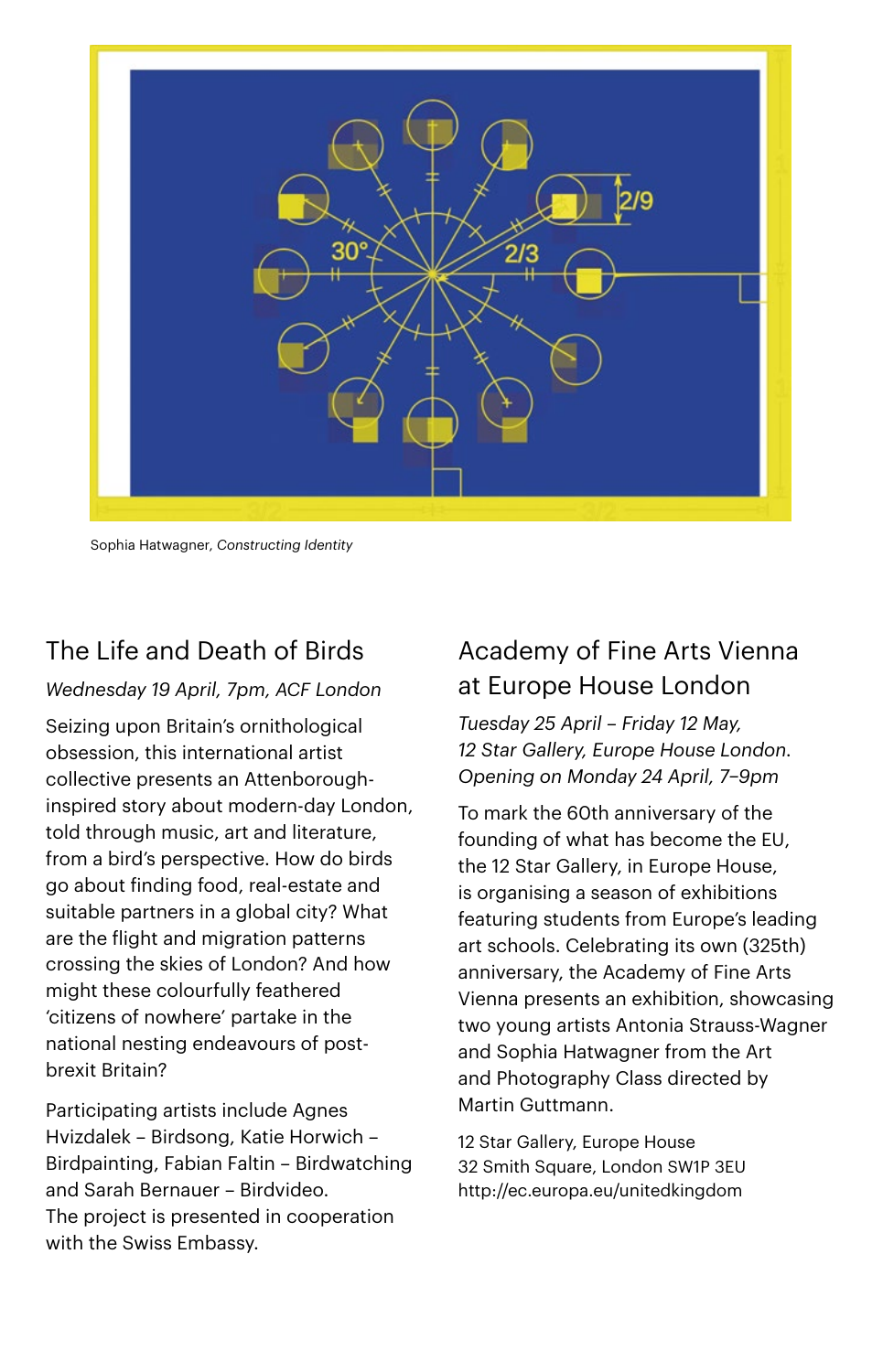# Illuminations I: Elfriede Jelinek

## *Wednesday 26 April, 7pm, ACF London*

The first instalment of a new series of innovative events bringing to light and responding to the work of writers fundamental to the unique Austrian contribution to world literature in the post-war era. Nobel prize winner Elfriede Jelinek is one of the most powerful literary figures in Europe, a novelist and playwright of remarkable authority. Her work is marked by its purposeful originality and cutting exposure of bourgeois sensibilities. This series will feature entirely new commissions from a host of artists and writers from Austria, the UK and across Europe. Curated by SJ Fowler.

[www.stevenjfowler.com](http://www.stevenjfowler.com) [www.theenemiesproject.com](http://www.theenemiesproject.com) 

# Oscar Homolka Season: Billion Dollar Brain

## *Thursday 27 April, 7pm, ACF London*

The titular *Billion Dollar Brain* is set up to instruct agents around the globe to destroy Communism. A thrilling film about deception and double crossing within a large-scale anti-Communist conspiracy.

UK, 1977, 108 mins, English directed by Ken Russell



Hungry Sharks

# Hungry Sharks at Breakin' Convention

*Saturday 29 April – Monday 1 May, Sadler's Wells Theatre, London*

Breakin' Convention is the UK's largest hip hop theatre festival. Each year they showcase the finest local dance crews alongside the world's best international hip hop dance companies. This year Austrian urban Dance company 'Hungry Sharks' have been invited to perform *#fomo – the fear of missing out*.

Sadler's Wells Theatre Rosebery Avenue, London EC1R 4TN [www.breakinconvention.com](http://www.breakinconvention.com) [www.hungrysharks.at](http://www.hungrysharks.at)



Still from *Billion Dollar Brain*